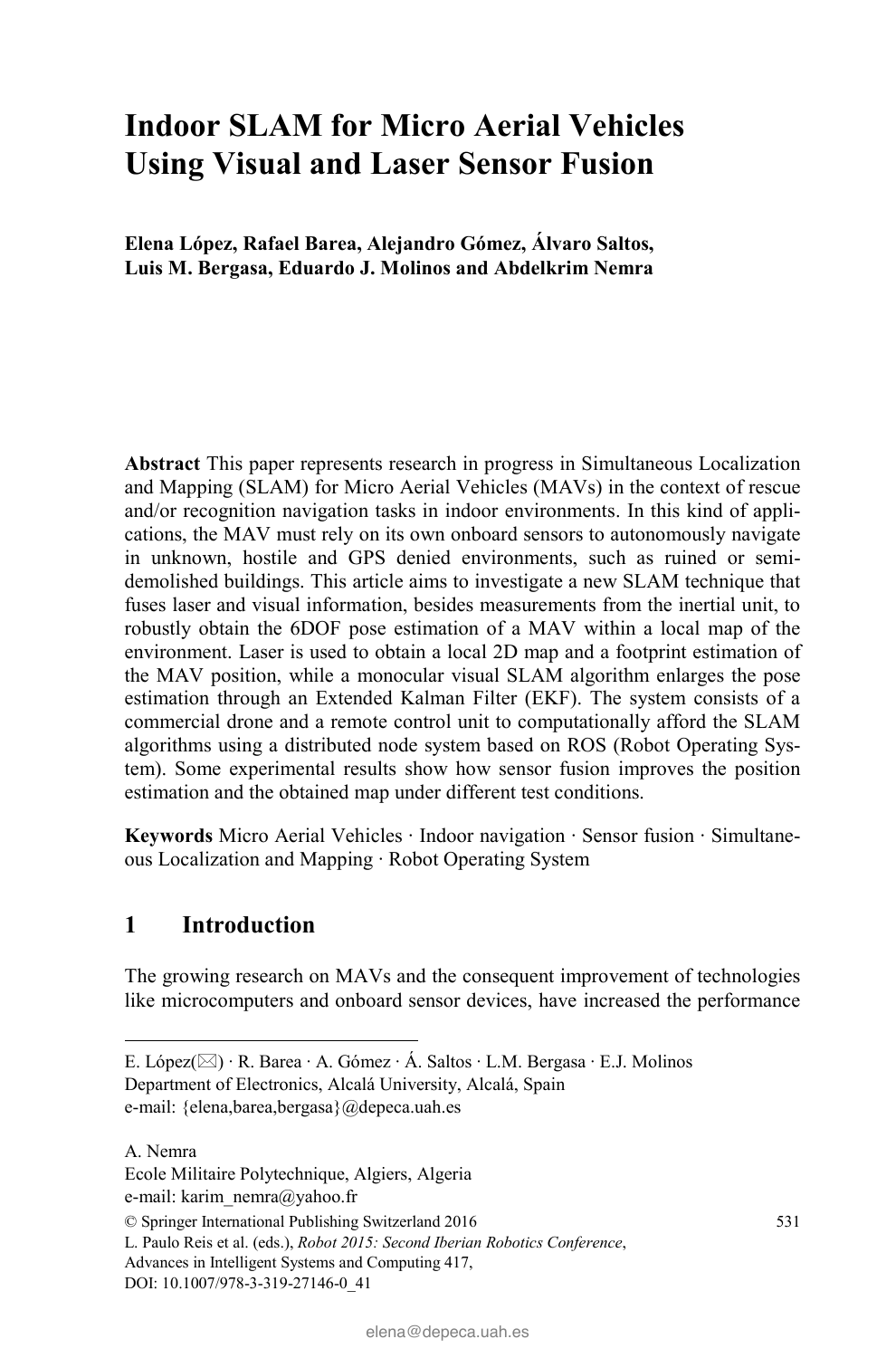requirements of such kind of systems. Enabled by GPS and MEMS inertial sensors, MAVs that can fly in outdoor environments without human intervention have been developed [1,2,3]. Unfortunately, most indoor environments remain without access to external positioning systems, and autonomous MAVs are very limited in their ability to operate in these areas.

Traditionally, unmanned ground vehicles operating in GPS-denied environments can rely on dead reckoning and onboard environmental sensors for localization and mapping using SLAM techniques. However, attempts to achieve the same results with MAVs have not been as successful due to several reasons: the inaccuracy and high drift of Inertial Navigation Systems (INS) compared to encoderbased dead reckoning, the limited payload for sensing and computation, and the fast and unstable dynamics of air vehicles, are the main challenges which must be tackled.

Especially, pose estimation is essential for many navigation tasks, including localization, mapping and control. The technique used depends mainly on the available on board sensors, which in aerial navigation must be carefully chosen due to payload limitations. Through their low weight and consumption, most commercial MAVs incorporate at least one monocular camera, so VSLAM (Visual SLAM) techniques have been widely used. However, most of these works have been limited to small workspaces which have definite image features and sufficient sun light. Furthermore, computational time is too high for the fast dynamics of aerial vehicles, making difficult to control them. On the other hand, despite their greater weight and consumption, range sensors such as RGB-D cameras or laser range sensors have also been used on MAVs due to their fast distance detection.

This paper focuses on fusion of laser, monocular vision and IMU (Inertial Measurement Unit) to robustly track the position of a MAV using SLAM. To face the computational requirements, the system is composed of a flight and a ground unit, so that code can be distributed in different nodes using ROS (Robot Operating System). In order to calculate pose which is relatively insensitive to errors, 2D map is generated based on laser. The estimated footprint position of the MAV is then filtered with IMU and VSLAM information using an EKF (Extended Kalman Filter) to obtain a full 6DOF pose estimation, that is demonstrated to be robust under different illumination and environmental test conditions.

The remaining part of this paper is organized as follows. Section 2 discusses related work. Section 3 describes the overall system. The SLAM approach is explained in section 4. The experimental results are presented in Section 5. Finally, it is followed by the conclusion and future work in Section 6.

## **2 Related Work**

The most challenging part of SLAM for MAVs is to obtain the 6DOF pose of the vehicle without odometry information. To do this, different sensor sources have been suggested, such as laser range sensors [4], monocular cameras [5], stereo cameras [6] or RGB-D sensors [7,8].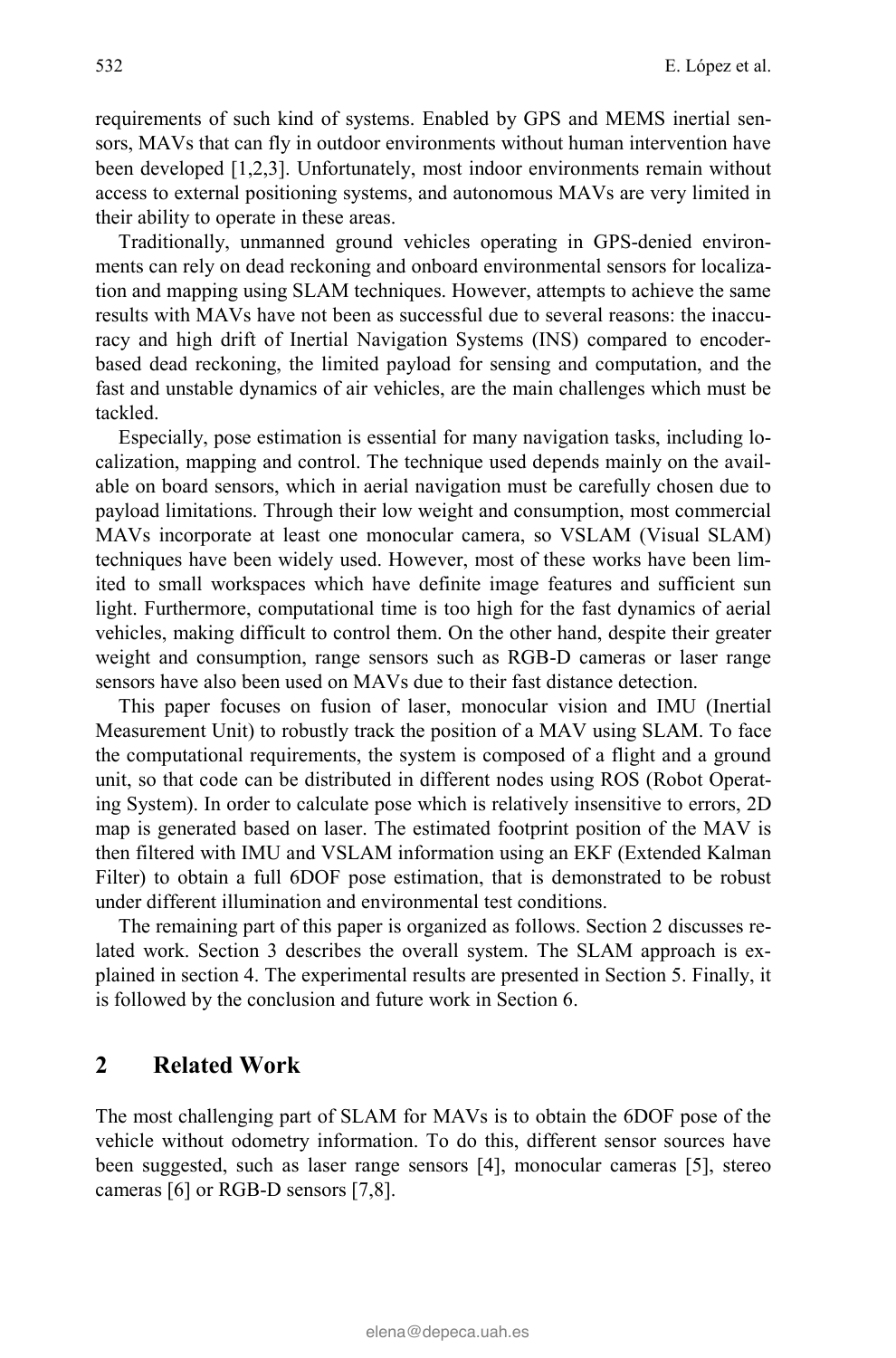Due to weight limitations, most of the works only use the onboard camera and IMU to apply VSLAM (Visual SLAM) techniques [9,10,11,12,13,14]. These systems demonstrate autonomous flight in limited indoor environments, but their approaches have been constrained to environments with specific features and lighting conditions, and thus may not work as well for general navigation in GPSdenied environments. On the other hand, the high working rate of actual laser scanners, along with their direct and accurate range detection, make them a very advantageous sensor for indoor navigation. Several works, such as [4,15,16], fuse laser and IMU measurements to obtain 2D maps and to estimate the 6DOF pose of the MAV.

However, there are very few works in which both laser and vision are used to solve the SLAM problem in MAVs. The main challenge is the computational charge, that can't be afford by the onboard processors. For example, in [17] laser and IMU are fused to estimate the 6DOF position of the robot, whilst vision is only used to loop closure in the obtained map. In [18] laser and vision are used, but to solve separately the outdoors and indoors odometry problem.

In this work, laser, vision and IMU measurements are fused to solve the SLAM problem in complex indoor environments and robustly estimate the 6DOF pose of the MAV, using a distributed system with a flight unit and a ground station.

#### **3 System Overview**

We address the problem of autonomous indoor MAV localization as a software challenge, focusing on high level algorithms integration rather than specific hardware. For this reason, we use a commercial platform with minor modifications, and an open-source development platform (ROS), so that drivers of sensors and some algorithms can be used without development.

#### *3.1 Hardware Architecture*

Our quadrotor MAV, shown in figure 1, is based on the ARDrone from Parrot [19]. This MAV can carry up to 120g of payload for about 5min. It's equipped with two cameras (one directed forward and one directed downward), an ultrasonic altimeter, a 3-axis accelerometer and 2 gyroscopes. It incorporates an onboard controller based on ARM 468 MHz processor with 128 Mb DDR Ram, with a Linux distribution. It also provides a USB port and is controlled via Wireless LAN.

To the commercial platform, we have added a Hokuyo URG-04LX laser for direct range measuring, an additional upward facing sonar and a Raspberry-PI board for reading and transmitting these sensor measurements. The Raspberry and the remote computer are both connected to the ARDrone network to control the robot.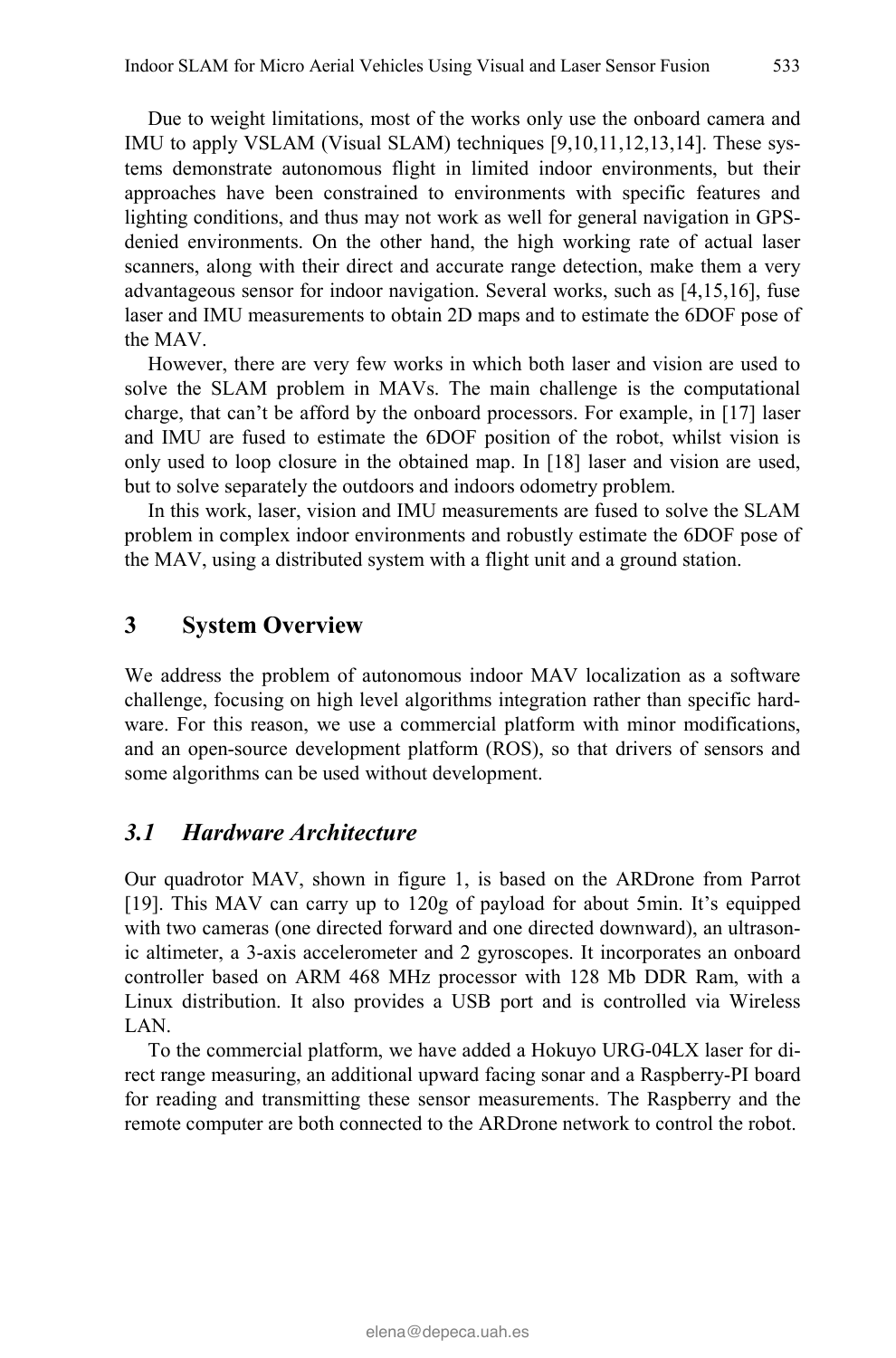

**Fig. 1** The experimental platform with onboard computation and sensing.

Although the ARDrone comes with some software for basic functionality [20], it's not open-source nor easy to modify, and so we treat the drone as a black box, using only the available W-LAN communication channels to access and control it. Specifically, these are the inputs/outputs we use in our SLAM system:

- Video channel, to receive the video stream of the forwards facing camera, with maximal supported resolution of 320x240 and frame rate of 18fps.
- Navigation channel, to read onboard sensor measurements every 5ms. The data used by our system are:
	- Drone orientation as roll, pitch and yaw angles  $(\overline{\Phi}, \overline{\Theta}, \overline{\Psi})$ .
	- $-$  Horizontal velocity in drone's coordinate system  $|v dx, v dy|$ )  $\left(\overline{vdx}, \overline{vdy}\right)$  $\overline{\phantom{0}}$  $\left(\overline{vdx}, \overline{vdy}\right)$ , calculated

onboard by an optical-flow based motion estimation algorithm [20].

- $\overline{h}$  Drone height  $\overline{h}$ , obtained from the ultrasound altimeter measurements.
- Command channel, to send the drone control packages, with the desired roll and pitch angles, yaw rotational velocity and vertical speed:

$$
\mathbf{u} = (\hat{\Phi}, \hat{\Theta}, \hat{\Omega}, \hat{\nu}z)
$$
 (1)

Besides this, a ROS node in the Raspberry-PI reads the Hokuyo laser scan and broadcast it through the drone's network.

## *3.2 Software Architecture*

As it's shown in figure 2, the onboard controller and processor perform sensor readings and basic control of the MAV. The ground station executes our SLAM system and also the planning and control strategies, the last ones being out of the scope of this paper.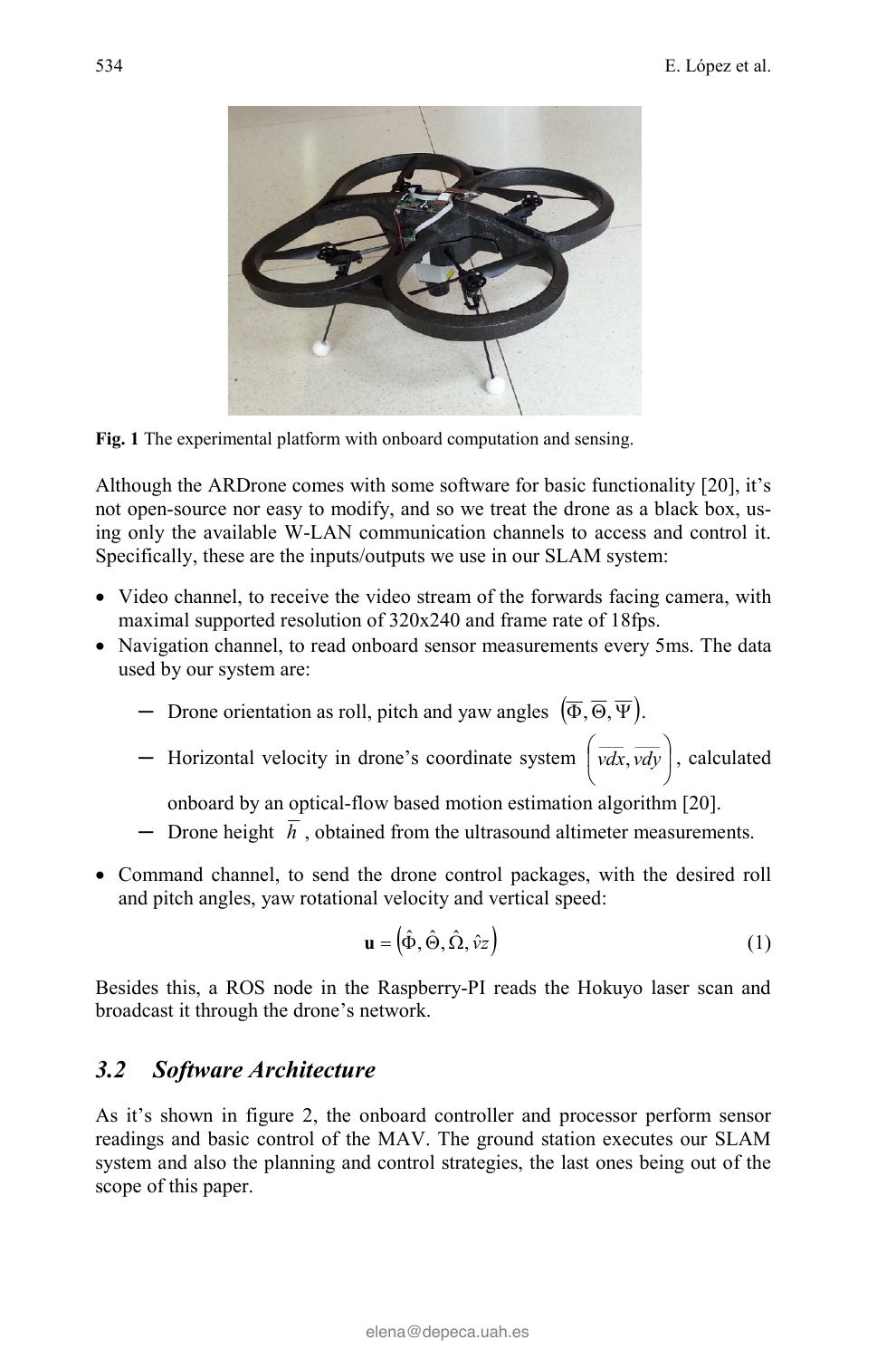

**GROUND STATION** 

**Fig. 2** The experimental platform with onboard computation and sensing.

The SLAM module consist of three major components: (1) a scan matching algorithm that uses laser readings to obtain a 2,5D map of the environment and a 3DOF pose estimation of the footprint of the MAV on the map; (2) a monocular visual SLAM system that obtains a 6DOF pose estimation and (3) an Extended Kalman Filter that fuses the last estimations with the navigation data provided by the onboard sensors of the MAV to obtain a robust 6DOF estimation of the position of the robot in the 2,5D map. This estimation is used, at the same time, as a priori assumption for the next scan matching step, closing the SLAM algorithm.

# **4 SLAM Approach**

In the following subsections, we describe the modules of the SLAM system shown in figure 2.

# *4.1 Scan Matcher*

This module aligns consecutive scans from the laser rangefinder to estimate the vehicle's motion. Although lots of scan matching techniques have been developed and applied to SLAM for ground robots moving on flat surfaces [21], most of them require odometric information that is not available in MAVs. However, the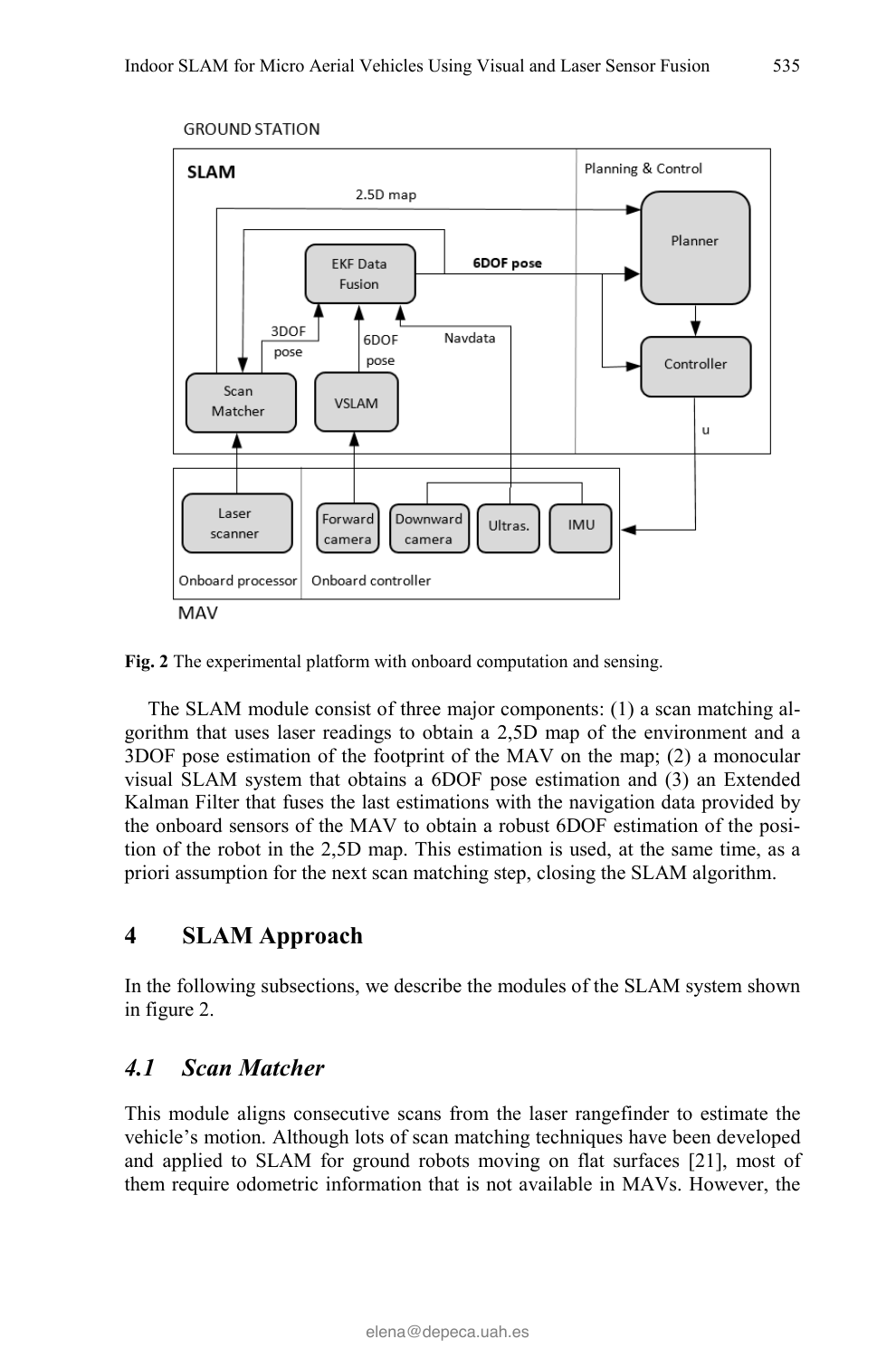HectorSLAM project [22], developed by the Team Hector of the Technische Universität Darmstadt, presents a system for fast online generation of 2D maps that uses only laser readings and a 3D attitude estimation system based on inertial sensing. This method requires low computational resources and it's widely used in different research groups because it is available as open source and based on ROS.

In this work, we adapt the HectorSLAM system to our scan matching module, in order to obtain a 2,5D map and a 2D estimation of the footprint pose of the MAV within the map, consisting in the  $(x,y)$  coordinates and yaw angle, that we call:

$$
z_{LASER} = (x_L, y_L, \Psi_L) \tag{2}
$$

The 2D pose estimation is based on optimization of the alignment of beam endpoints with the map obtained so far. The endpoints are projected into the actual map and the occupancy probabilities are estimated. The scan matching is solved using a Gaussian-Newton equation, which finds the rigid transformation that best fits the laser beams with the map. A multi-resolution map representation is used to avoid getting stuck in local minima. In addition, a 3D attitude estimation system based on the IMU measurements transforms the laser readings into a basestabilized frame (horizontal to the ground) in order to compensate the roll and pitch movements when obtaining the 2.5D map.

Fig. 3 shows the map and footprint pose estimation obtained by the scan matcher in one of our experiments. Although HectorSLAM provides good results in confined environments, the lack of odometry information to detect horizontal movements (only attitude is obtained from the IMU and used to stabilize laser measurements) results in undesirable effects, such as shortening of corridors and not loops detection.



**Fig. 3** Partial results of the scan matcher while moving around a room and along a corridor. The real length of the corridor is 17.6m, while it is shortened to 13.8m by the algorithm.

### *4.2 Monocular SLAM*

For monocular SLAM, our solution is based on LSD-SLAM (Large-Scale Direct Monocular SLAM) [23], available as a ROS package. This is a direct (featureless) monocular SLAM algorithm which, along with highly accurate pose estimation based on direct image alignment, reconstructs the 3D environment in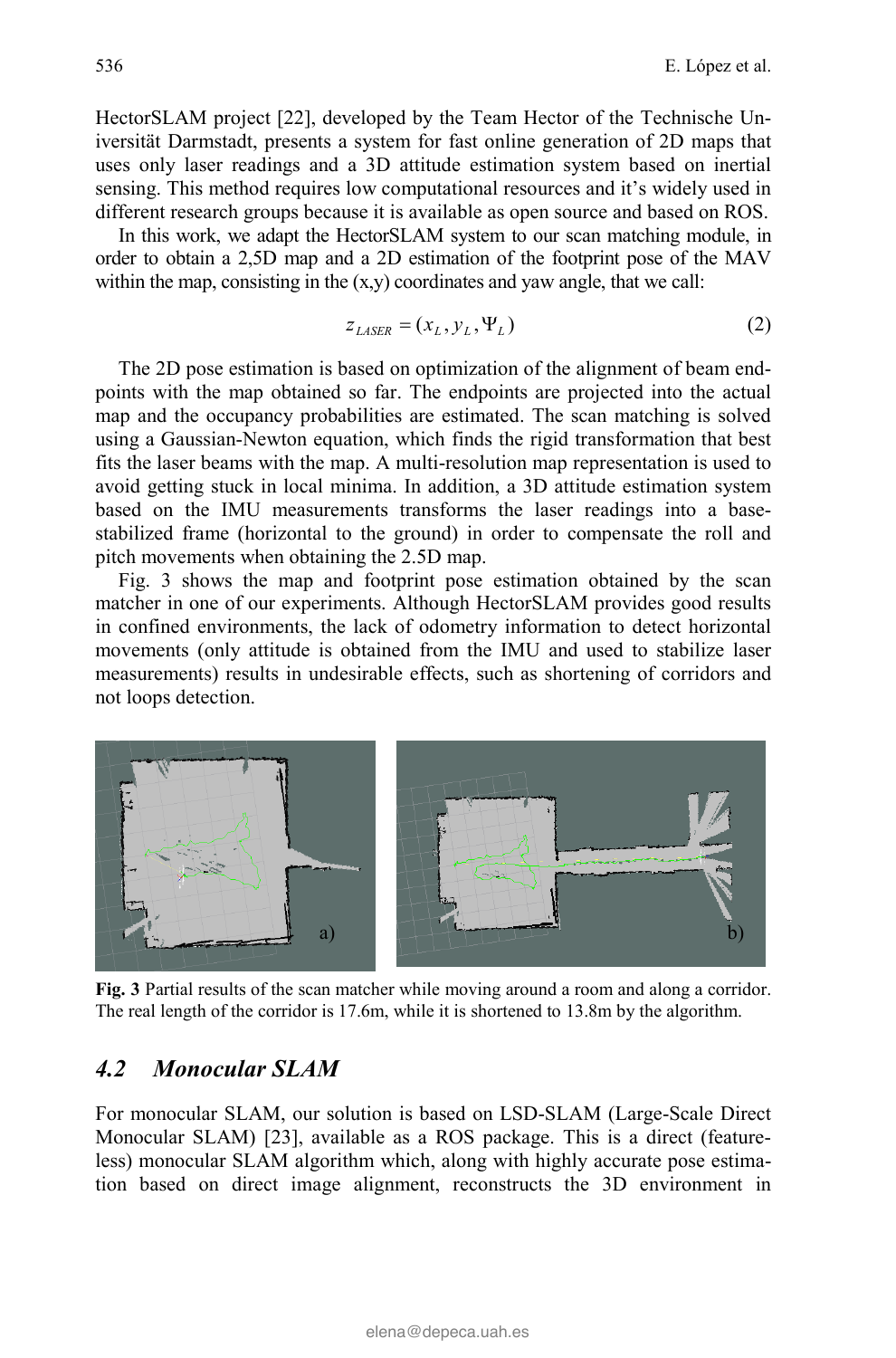real-time as pose-graph of keyframes with associated semi-dense depth maps. By the moment, and due to the high computational charge of 3D mapping, we are only using the 6DOF pose estimation of this algorithm as an input to the data fusion filter, and we use the 2,5D laser map for navigation.

Fig. 4 shows the 3D map and pose estimation obtained by the V-SLAM system in the same room of the experiment shown in fig.3. While results are good in this case, the system needs a high amount of visual characteristics that are not available in corridor areas or in dark zones, where it needs to be fused with other sensors.



**Fig. 4** Partial results of the VSLAM system while moving around the room of fig. 3.a).

## *4.3 Data Fusion with EKF*

In order to fuse all available data, we employ an Extended Kalman Filter (EKF). This EKF is also used to compensate for the different time delays in the system, as detailed described in [24], arising from wireless LAN communication and computationally complex visual tracking.

The EKF uses the following state vector:

$$
\chi_t := (x_t, y_t, z_t, vx_t, vy_t, vz_t, \Phi_t, \Theta_t, \Psi_t, \Omega_t)^T \quad \in \quad \mathfrak{R}^{10} \tag{3}
$$

Where  $(x_t, y_t, z_t)$  is the position of the MAV in m,  $(x_x, vy_t, vz_t)$  the velocity in m/s,  $(\Phi_t, \Theta_t, \Psi_t)$  the roll, pitch and yaw angles in deg, and  $\Omega_t$  the yawrotational speed in deg/s, all of them in world coordinates. In the following, we define the prediction and observation models.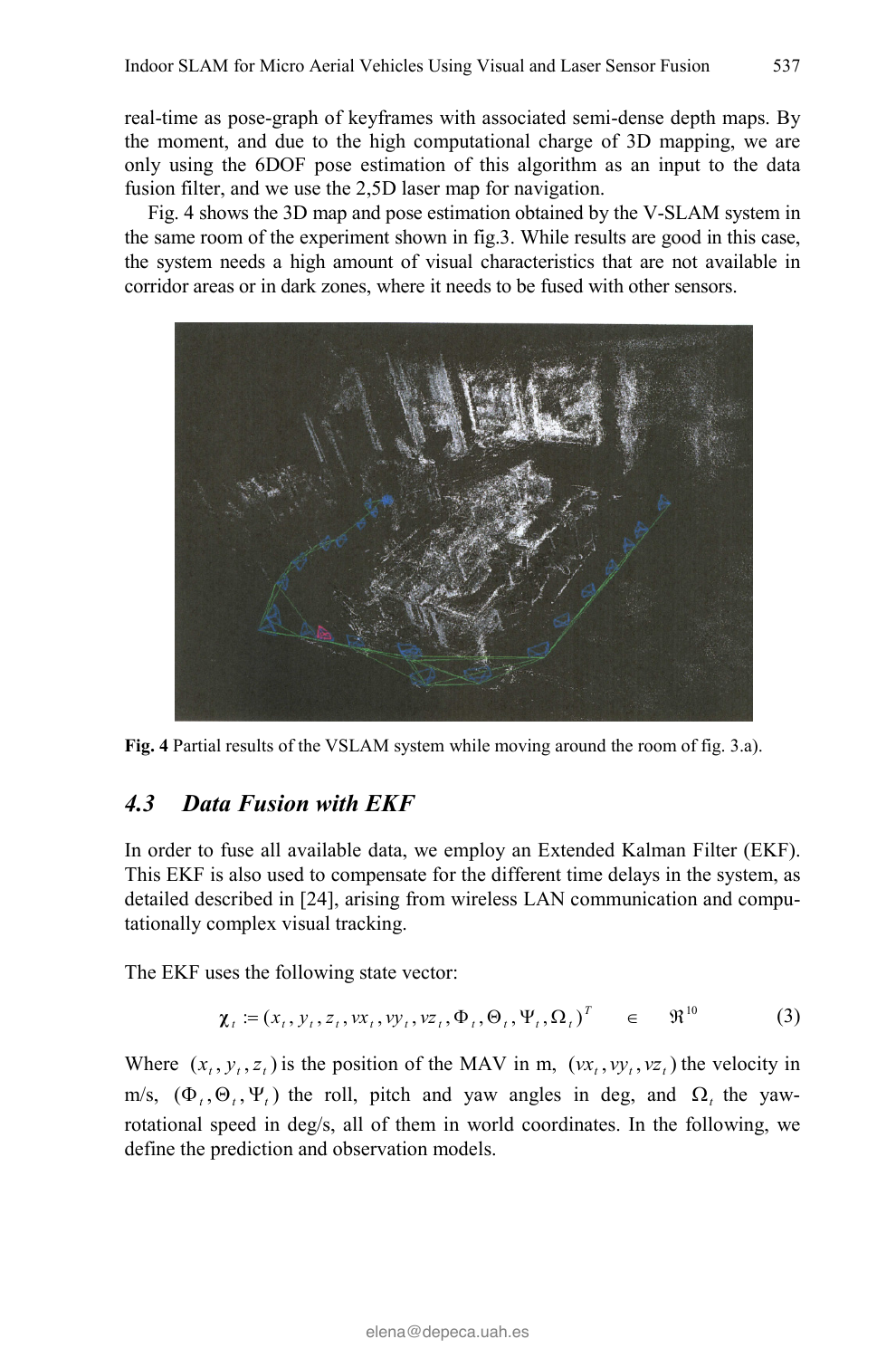#### *a) Prediction Model*

The prediction model is based on the full motion model of the quadcopter's flight dynamics and reaction to control commands derived in [24]. A new calibration of the model parameters has been done because the Hokuyo laser sensor weight considerably modifies the dynamics of the system.

The model stablishes that the horizontal acceleration of the MAV is proportional to the horizontal force acting upon the quadcopter, that is, the accelerating force minus the drag force. The drag is proportional to the horizontal velocity of the quadcopter, while the accelerating force is proportional to a projection of the z-axis onto the horizontal plane, which leads to:

$$
vx_t = K_1(K_2(\cos\Psi_t \sin\Phi_t \cos\Theta_t - \sin\Psi_t \sin\Theta_t) - vx_t)
$$
 (4)

$$
vyt = K1(K2(-\sin \Psit \sin \Phit \cos \Thetat - \cos \Psit \sin \Thetat) - vyt)
$$
 (5)

Furthermore, the influence of the sent control command  $\mathbf{u} = (\hat{\Phi}, \hat{\Theta}, \hat{\Omega}, \hat{\nu}z)$  is described by the following linear model:

$$
\Phi_t = K_3 \Big( K_4 \hat{\Phi}_t - \Phi_t \Big) \tag{6}
$$

$$
\Theta_t = K_3 \Big( K_4 \hat{\Theta}_t - \Theta_t \Big) \tag{7}
$$

$$
\dot{\Omega}_t = K_s \Big( K_6 \hat{\Omega}_t - \Omega_t \Big) \tag{8}
$$

$$
\dot{v}z_t = K_\tau \left( K_s \hat{v}z_t - v z_t \right) \tag{9}
$$

We estimated the proportional coefficients  $K_1$  to  $K_8$  from data collected in a series of test flights. From eqs (4) to (9) we obtain the overall state transition function:

$$
\begin{pmatrix}\n x_{t+1} \\
y_{t+1} \\
z_{t+1} \\
y_{t+1} \\
y_{t+1} \\
z_{t+1} \\
y_{t+1} \\
\vdots \\
\theta_{t+1} \\
\theta_{t+1} \\
\theta_{t+1} \\
\theta_{t} \\
\theta_{t} \\
\theta_{t} \\
\theta_{t} \\
\theta_{t} \\
\theta_{t} \\
\theta_{t} \\
\theta_{t} \\
\theta_{t} \\
\theta_{t} \\
\theta_{t} \\
\theta_{t} \\
\theta_{t} \\
\theta_{t} \\
\theta_{t} \\
\theta_{t} \\
\theta_{t} \\
\theta_{t} \\
\theta_{t} \\
\theta_{t} \\
\theta_{t} \\
\theta_{t} \\
\theta_{t} \\
\theta_{t} \\
\theta_{t} \\
\theta_{t} \\
\theta_{t} \\
\theta_{t} \\
\theta_{t} \\
\theta_{t} \\
\theta_{t} \\
\theta_{t} \\
\theta_{t} \\
\theta_{t} \\
\theta_{t} \\
\theta_{t} \\
\theta_{t} \\
\theta_{t} \\
\theta_{t} \\
\theta_{t} \\
\theta_{t} \\
\theta_{t} \\
\theta_{t} \\
\theta_{t} \\
\theta_{t} \\
\theta_{t} \\
\theta_{t} \\
\theta_{t} \\
\theta_{t} \\
\theta_{t} \\
\theta_{t} \\
\theta_{t} \\
\theta_{t} \\
\theta_{t} \\
\theta_{t} \\
\theta_{t} \\
\theta_{t} \\
\theta_{t} \\
\theta_{t} \\
\theta_{t} \\
\theta_{t} \\
\theta_{t} \\
\theta_{t} \\
\theta_{t} \\
\theta_{t} \\
\theta_{t} \\
\theta_{t} \\
\theta_{t} \\
\theta_{t} \\
\theta_{t} \\
\theta_{t} \\
\theta_{t} \\
\theta_{t} \\
\theta_{t} \\
\theta_{t} \\
\theta_{t} \\
\theta_{t} \\
\theta_{t} \\
\theta_{t} \\
\theta_{t} \\
\theta_{t} \\
\theta_{t} \\
\theta_{t} \\
\theta_{t} \\
\theta_{t} \\
\theta_{t} \\
\theta_{t} \\
\theta_{t} \\
\theta_{t} \\
\theta_{t} \\
\theta_{t} \\
\theta_{t} \\
\theta_{t} \\
\theta_{t} \\
\theta_{t} \\
\theta_{t} \\
\theta_{t} \\
\theta_{t} \\
\theta_{t} \\
\theta_{t} \\
\theta_{t} \\
\theta_{t} \\
\theta_{t} \\
\theta_{t} \\
\theta_{t} \\
\theta_{t} \\
\theta_{t} \\
\theta_{t} \\
\theta_{t} \\
\theta_{t} \\
\theta_{t} \\
\theta_{t} \\
\theta_{t
$$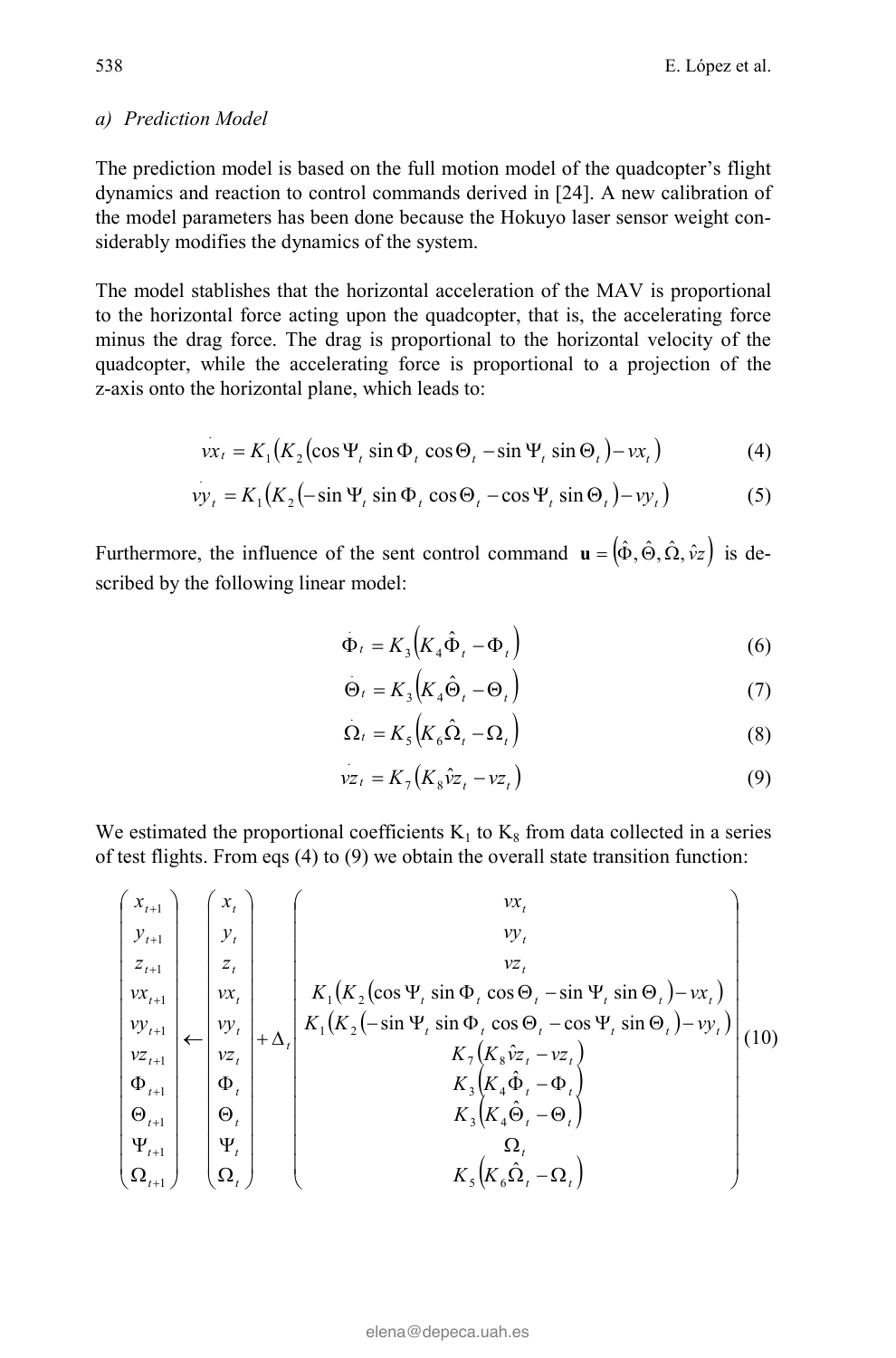#### *b) Inertial Navigation Observation Model*

This model relates the onboard measurements obtained through the navigation channel of the quadcopter described in section 3.1 (that we called "navdata" in figure 2) and the state vector. The quadcopter measures its horizontal speed

 $(\overline{vdx}, \overline{vdy})$  in its local coordinate system, which we transform into the world frame  $(vx_t, vy_t)$ . The roll and pitch angles measured by the accelerometer are direct observations of the corresponding state variables. On the other hand, we differentiate the height measurement and the yaw measurement as observations of the respective velocities. The resulting measurement vector  $\mathbf{z}_{\text{NAVDATA}}$  and observation function  $h_{\text{NAVDATA}}(\mathbf{x}_t)$  are:

$$
\mathbf{z}_{\text{NAVDATA},t} = \left(\overline{vdx}, \overline{vdy}, (\overline{h}_t - \overline{h}_{t-1}), \overline{\Phi}, \overline{\Theta}, (\overline{\Psi}_t - \overline{\Psi}_{t-1})\right)^T
$$
(11)

$$
h_{\text{NAVDATA}}(\boldsymbol{\chi}_{t}) := \begin{pmatrix} v x_{t} \cos \Psi_{t} - v y_{t} \sin \Psi_{t} \\ v x_{t} \sin \Psi_{t} + v y_{t} \cos \Psi_{t} \\ v z_{t} \\ \Phi_{t} \\ \Theta_{t} \\ \Omega_{t} \end{pmatrix}
$$
(12)

#### *c) VSLAM Observation Model*

When LSD-SLAM successfully tracks a video frame, its 6DOF pose estimation is transformed from the coordinate system of the front camera to the coordinate system of the quadcopter, leading to a direct observation of the quadcopter's pose given by:

$$
\mathbf{z}_{\text{VSLAM},t} = f(\mathbf{E}_{DC} \mathbf{E}_{C,t}) \tag{13}
$$

$$
h_{\text{VSLAM}}\left(\chi_{t}\right) := \left(x_{t}, y_{t}, z_{t}, \Phi_{t}, \Theta_{t}, \Psi_{t}\right)^{T}
$$
\n(14)

where  $\mathbf{E}_{c,t} \in SE(3)$  is the estimated camera pose,  $\mathbf{E}_{DC} \in SE(3)$  the constant transformation from the camera to the quadcopter coordinate system and  $f : SE(3) \rightarrow \mathbb{R}^6$  the transformation from an element of SE(3) to the roll-pitch-yaw representation.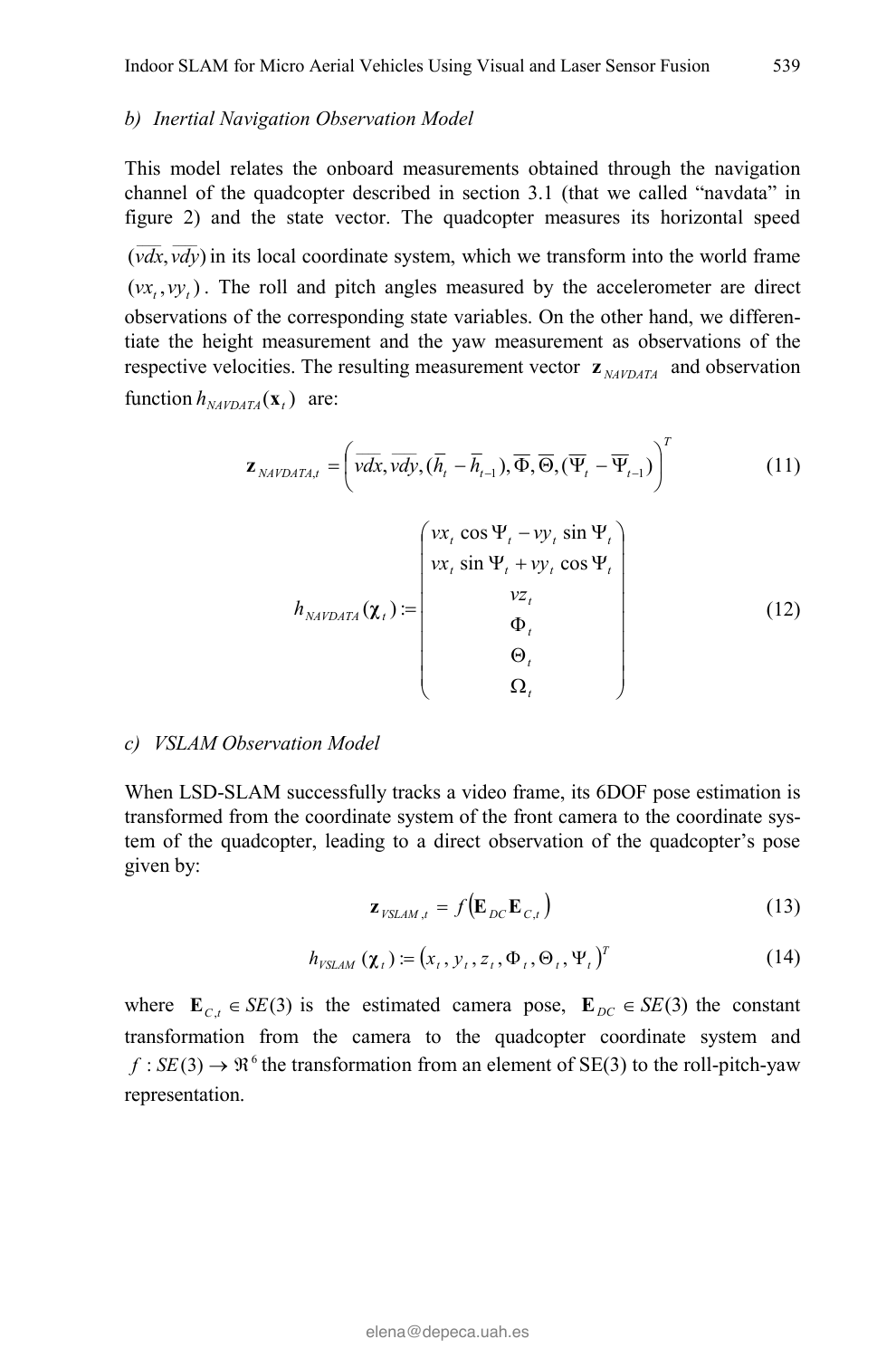#### *d) Scan Matcher Observation Model*

The scan matcher maintains a 3DOF estimation of the footprint pose of the MAV, that is considered as a direct observation of the corresponding state variables, as it's shown in the following linear observation model:

$$
z_{LASER,t} = (x_{L,t}, y_{L,t}, \Psi_{L,t})^T
$$
 (15)

$$
H_{LASER} = \begin{bmatrix} 1 & 0 & 0 & 0 & 0 & 0 & 0 & 0 & 0 \\ 0 & 1 & 0 & 0 & 0 & 0 & 0 & 0 & 0 \\ 0 & 0 & 0 & 0 & 0 & 0 & 0 & 1 & 0 \end{bmatrix}
$$
 (16)

## *4.4 SLAM Integration*

For best performance, information between the scan matcher and the EKF estimate is exchanged in both directions. Thus, the 6DOF pose estimate of the EKF is projected on the xy-plane and is used as start estimate for the optimization process of the scan matcher, as it's shown in figure 2.

## **5 Results**

In order to compare the performance of the SLAM system with the different sensors separately and fused in the proposed EKF, we teleoperated the MAV along one of the rooms and corridors of our work environment while registering data from laser, camera and ARDrone sensors. Figure 5 shows the footprint projections of the estimated 6D trajectories in three different executions of the SLAM system. In red it is shown the estimated trajectory when only the prediction model and the ARDrone navdata measurements are used; in this case, due to the inaccuracy of commands and the high drift of IMU measurements, the estimation is very poor. In green colour we show the estimation when using the prediction model and the laser scan matcher observation. Although the results are better than using only the scan matcher (see fig. 3), corridor is still shortened from 17.6m to 15.2m. In blue we show the results of the entire SLAM system, using commands for prediction and laser, visual and navdata observations for correction. The map shown in fig 5 corresponds to this execution of the EKF. In this case, we obtain the best map and trajectory estimation, in which loop closure is better in the room, and the estimated corridor length is 17.4m, very close to the real one.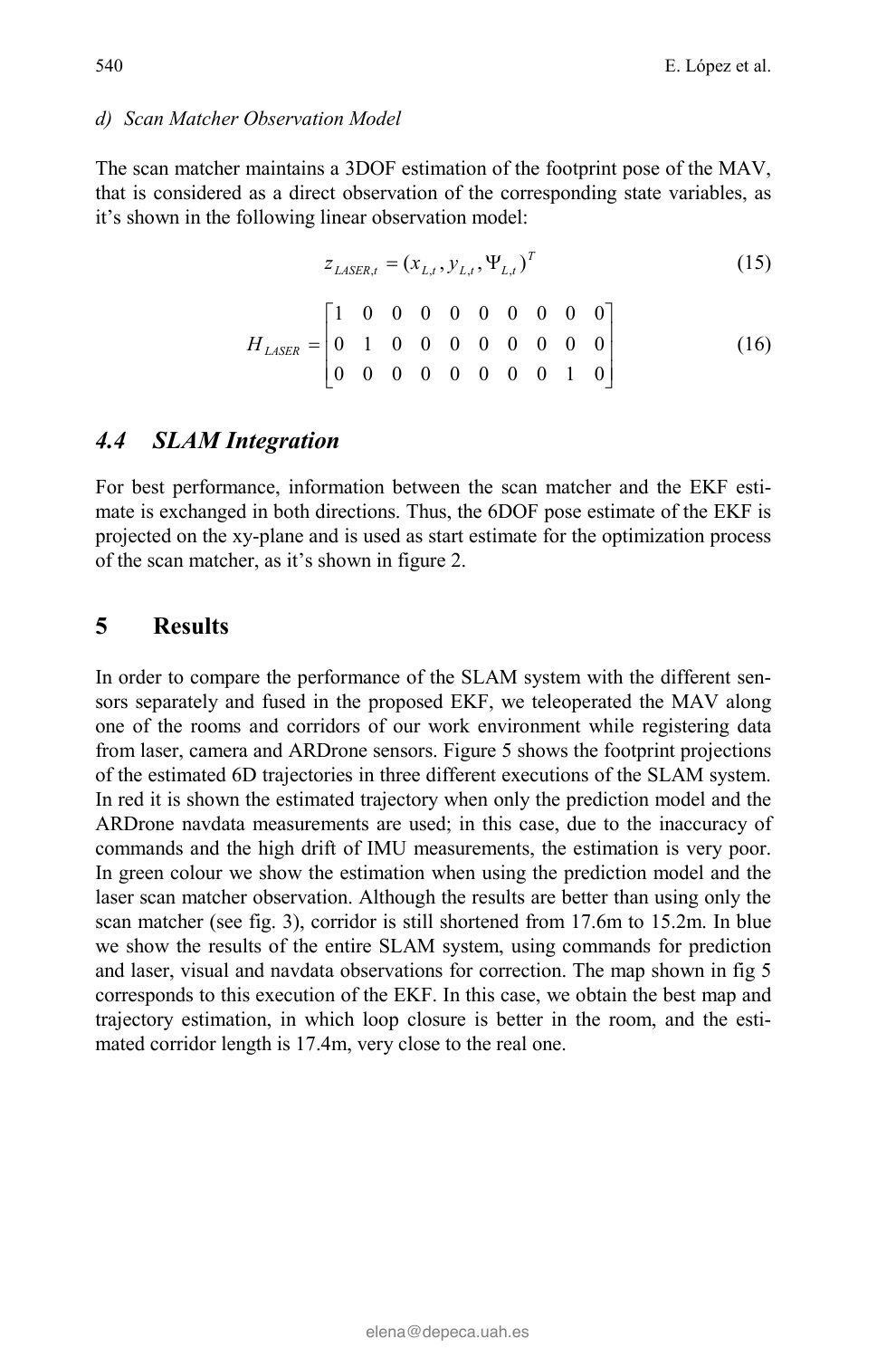

**Fig. 5** Experimental results in three different executions of the SLAM system: (red) using prediction an navdata observation models; (green) using prediction and scan matcher observation model; (blue) using prediction and visual, scan matcher and navdata observation models.

### **6 Conclusions and Future Work**

This paper shows work in progress and initial results of a indoor SLAM system for MAVs that fuses visual, laser and on board sensors to obtain a better estimation of the 6D pose of the MAV and a 2D map of the local environment. Fusing laser and vision is possible by using light algorithms running on a remote control station. In future work, we will add a large scale 3D mapping system with loop closure detection by using advanced VSLAM algorithms.

**Acknowledgements** This work is supported in part by the IndexMAV Project (CCG2014/EXP-078) which is funded by the University of Alcalá and in part by the RoboCity2030 III-CM project (S2013/MIT-2748) funded by Programas de I+D en la Comunidad de Madrid and cofunded by Structured Funds of the UE.

### **References**

- 1. Mellinger, D., Kumar, V.: Minimum snap trajectory generation and control for quadrotors. In: Proc. IEEE Intelligent Conference on Robotics and Automation (ICRA), pp. 2520–2525 (2011)
- 2. Lindsey, Q., Mellinger, D., Kumar, V.: Construction of cubic structures with quadrotor teams. In: Proceedings on Robotics: Science and Systems (RSS) (2011)
- 3. Kushleyev, A., Mellinger, D., Kumar, V.: Towards a swarm of agile micro quadrotors. In: Proceedings of Robotics: Science and Systems (RRS) (2012)
- 4. Grzonka, S., Grisetti, G., Burgard, W.: Towards a navigation system for autonomous indoor flying. In: Proceedings IEEE Intelligent Conference on Robotics and Automation (ICRA) (2009)
- 5. Achtelik, M., Lynen, S., Weiss, S., Kneip, L., Chli, M., Siegwart, R.: Visual-inertial SLAM for a small helicopter in large outdoor environments. In: Proceedings IEEE Conference on Intelligent Robots and Systems (IROS), pp. 2651–2652 (2012)